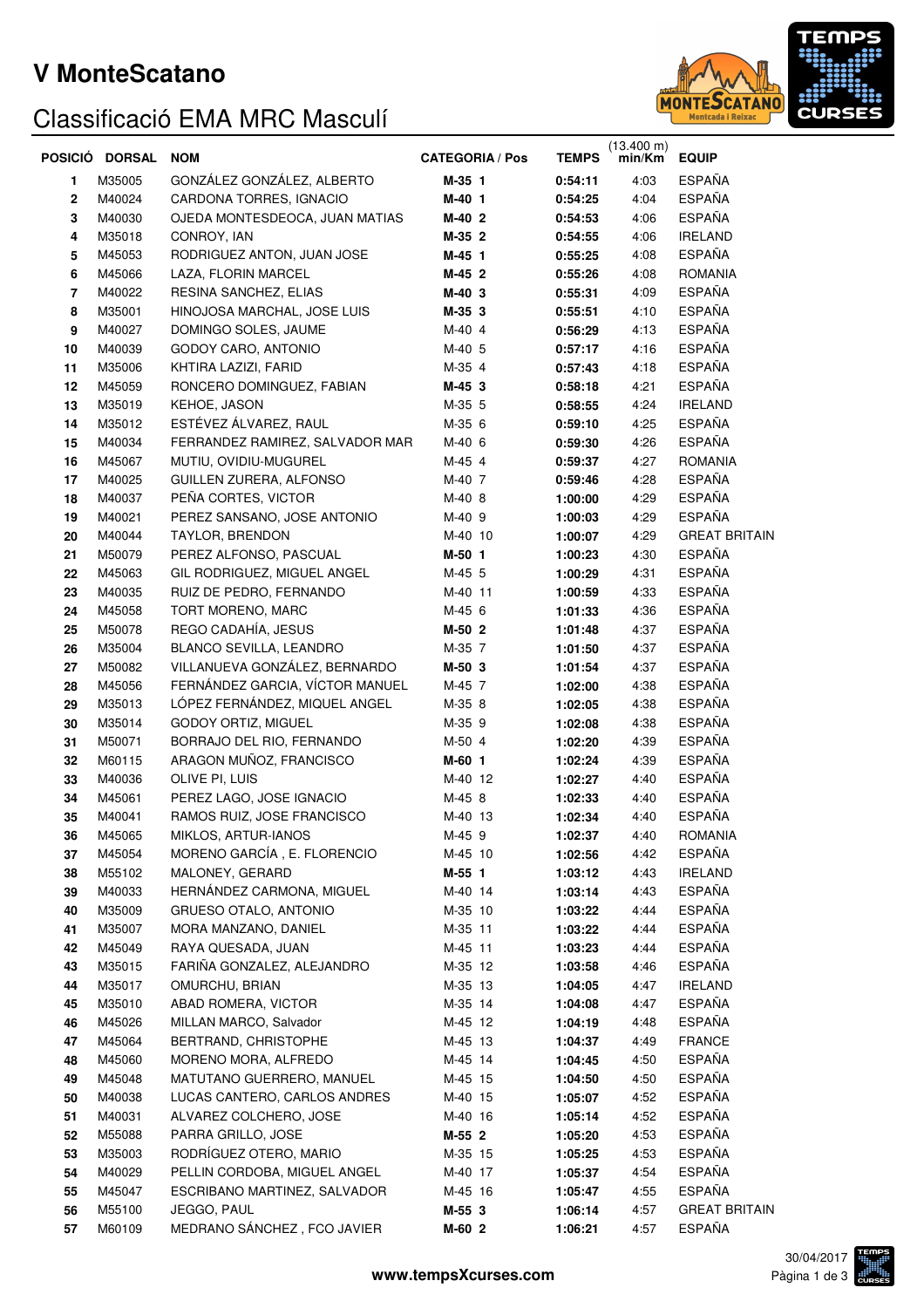### **V MonteScatano**

# Classificació EMA MRC Masculí



|     | POSICIÓ DORSAL | <b>NOM</b>                     | <b>CATEGORIA / Pos</b> | <b>TEMPS</b> | $(13.400 \text{ m})$<br>min/Km | <b>EQUIP</b>         |  |
|-----|----------------|--------------------------------|------------------------|--------------|--------------------------------|----------------------|--|
| 58  | M55099         | KELLER, JÜRGEN                 | M-55 4                 | 1:06:25      | 4:57                           | <b>GERMANY</b>       |  |
| 59  | M40043         | SCHWARZ, ALEXANDER J.          | M-40 18                | 1:06:28      | 4:58                           | <b>GERMANY</b>       |  |
| 60  | M45052         | FERNANDEZ RUIZ, CESAR          | M-45 17                | 1:06:47      | 4:59                           | <b>ESPAÑA</b>        |  |
| 61  | M55089         | CANALS NAVARRO, PEDRO          | M-55 5                 | 1:07:12      | 5:01                           | <b>ESPAÑA</b>        |  |
| 62  | M50084         | FRASER, IAN                    | M-50 5                 | 1:07:28      | 5:02                           | <b>GREAT BRITAIN</b> |  |
| 63  | M40023         | QUINTERO FUNES, DAVID          | M-40 19                | 1:07:31      | 5:02                           | <b>ESPAÑA</b>        |  |
| 64  | M40046         | SELBERG, LARS                  | M-40 20                | 1:07:40      | 5:03                           | SWEDEN               |  |
| 65  | M50081         | PAREJO MACHO, MANUEL           | M-50 6                 | 1:07:42      | 5:03                           | <b>ESPAÑA</b>        |  |
| 66  | M40032         | SANTISTEBAN RONCERO, TONI      | M-40 21                | 1:07:45      | 5:03                           | <b>ESPAÑA</b>        |  |
| 67  | M55092         | NIN CASAS, JOSEP XAVIER        | M-55 6                 | 1:07:57      | 5:04                           | <b>ESPAÑA</b>        |  |
| 68  | M50074         | FERRANDEZ CAÑADELL, DAVID      | M-50 7                 | 1:07:58      | 5:04                           | <b>ESPAÑA</b>        |  |
| 69  | M55093         | GALLEGO BUSTO, ENRIQUE         | M-55 7                 | 1:08:19      | 5:06                           | <b>ESPAÑA</b>        |  |
| 70  | M50076         | RODRIGUEZ RODRIGUEZ, JOSE LUIS | M-50 8                 | 1:08:29      | 5:07                           | <b>ESPAÑA</b>        |  |
| 71  | M60106         | REVUELTO CABALLERO, MANUEL     | M-60 3                 | 1:08:36      | 5:07                           | <b>ESPAÑA</b>        |  |
| 72  | M65125         | GARCIA QUINTANA, JOSE MANUEL   | M-65 1                 | 1:08:59      | 5:09                           | <b>ESPAÑA</b>        |  |
| 73  | M55098         | TERUEL SÁNCHEZ, ILDEFONSO      | M-55 8                 | 1:09:04      | 5:09                           | <b>ESPAÑA</b>        |  |
| 74  | M50069         | LLORET SALAMERO, ALBERT        | M-50 9                 | 1:09:28      | 5:11                           | <b>ESPAÑA</b>        |  |
| 75  | M55086         | MARCH MARCH, JORDI             | M-55 9                 | 1:09:37      | 5:12                           | <b>ESPAÑA</b>        |  |
| 76  | M40040         | CABALLERO RECIO, ALBERT        | M-40 22                | 1:09:38      | 5:12                           | <b>ESPAÑA</b>        |  |
| 77  | M50075         | PLANELLES CUEVAS, JOSÉ RAMÓN   | M-50 10                | 1:09:41      | 5:12                           | <b>ESPAÑA</b>        |  |
| 78  | M45057         | GIL GIL, JOSEP                 | M-45 18                | 1:10:04      | 5:14                           | <b>ESPAÑA</b>        |  |
| 79  | M65121         | <b>VOGLER, REINHART</b>        | M-65 2                 | 1:10:20      | 5:15                           | DEUTSCHLAND          |  |
| 80  | M40045         | VAN DE VOORT, DOLF             | M-40 23                | 1:10:21      | 5:15                           | PAISOS BAIXOS        |  |
| 81  | M60108         | DIEZ GUTIERREZ, ÁLVARO         | M-60 4                 | 1:10:29      | 5:16                           | <b>ESPAÑA</b>        |  |
| 82  | M65122         | LOPEZ MERINO, JAVIER           | M-65 3                 | 1:10:45      | 5:17                           | <b>ESPAÑA</b>        |  |
| 83  | M45050         | ABAD ROMERA, PEDRO             | M-45 19                | 1:10:56      | 5:18                           | <b>ESPAÑA</b>        |  |
| 84  | M60116         | LÓPEZ BOCANEGRA, ANGEL         | M-60 5                 | 1:11:35      | 5:21                           | <b>ESPAÑA</b>        |  |
| 85  | M60112         | ROMERO DEL PERAL, MANOLO       | M-60 6                 | 1:11:52      | 5:22                           | <b>ESPAÑA</b>        |  |
| 86  | M50077         | <b>SALAS PALLICER, TONI</b>    | M-50 11                | 1:12:00      | 5:22                           | <b>ESPAÑA</b>        |  |
| 87  | M55091         | MARTOS CASTRO, JUAN RAMÓN      | M-55 10                | 1:12:11      | 5:23                           | <b>ESPAÑA</b>        |  |
| 88  | M55188         | THUNBERG, STEN                 | M-55 11                | 1:13:03      | 5:27                           | SWEDEN               |  |
| 89  | M60113         | GUTIERREZ GOMEZ, VICTORIANO    | M-60 7                 | 1:13:35      | 5:29                           | <b>ESPAÑA</b>        |  |
| 90  | M65126         | TAYLOR, KENNETH                | M-65 4                 | 1:13:51      | 5:31                           | <b>GREAT BRITAIN</b> |  |
| 91  | M60110         | <b>GARCIA RAMOS, ANTONIO</b>   | M-60 8                 | 1:14:01      | 5:31                           | <b>ESPAÑA</b>        |  |
| 92  | M50083         | <b>GALLAGHER, SAUL</b>         | M-50 12                | 1:14:14      | 5:32                           | <b>GREAT BRITAIN</b> |  |
| 93  | M50072         | ENTRENA MAZUECOS, MANUEL       | M-50 13                | 1:14:21      | 5:33                           | <b>ESPAÑA</b>        |  |
| 94  | M60105         | TORRES MORA, ANTONI            | M-60 9                 | 1:14:32      | 5:34                           | <b>ESPAÑA</b>        |  |
| 95  | M50080         | AGUILANIEDO GONELL, JORDI      | M-50 14                | 1:14:43      | 5:35                           | <b>ESPAÑA</b>        |  |
| 96  | M35008         | PAREJO MUÑOZ, CARLOS ANTONIO   | M-35 16                | 1:14:54      | 5:35                           | <b>ESPAÑA</b>        |  |
| 97  | M60111         | NAVARRO BONILLA, MIGUEL ANGEL  | M-60 10                | 1:15:56      | 5:40                           | <b>ESPAÑA</b>        |  |
| 98  | M45055         | HERNÁNDEZ CALERO, JOSÉ LUIS    | M-45 20                | 1:15:57      | 5:40                           | <b>ESPAÑA</b>        |  |
| 99  | M60114         | GONZALEZ MOLINA, JUAN CARLOS   | M-60 11                | 1:17:02      | 5:45                           | <b>ESPAÑA</b>        |  |
| 100 | M50028         | SANCHEZ PEREZ, JOSE            | M-50 15                | 1:17:07      | 5:45                           | <b>ESPAÑA</b>        |  |
| 101 | M70134         | MOHEDANO RODRIGUEZ, ANTONIO    | M-70 1                 | 1:17:09      | 5:45                           | <b>ESPAÑA</b>        |  |
| 102 | M60107         | LOPEZ SIVERIO, LORENZO         | M-60 12                | 1:17:50      | 5:49                           | <b>ESPAÑA</b>        |  |
| 103 | M65124         | MARTÍNEZ RIBERAS, AGUSTÍN      | M-65 5                 | 1:18:00      | 5:49                           | <b>ESPAÑA</b>        |  |
| 104 | M65127         | STEVE, HERINGTON               | M-65 6                 | 1:19:44      | 5:57                           | <b>GREAT BRITAIN</b> |  |
| 105 | M55096         | PAREJO MACHO, JOAQUIN          | M-55 12                | 1:20:19      | 6:00                           | <b>ESPAÑA</b>        |  |
| 106 | M50073         | MARTINEZ RUBIO, MANUEL         | M-50 16                | 1:20:44      | 6:01                           | <b>ESPAÑA</b>        |  |
| 107 | M70136         | FAISCA, MANUEL                 | M-70 2                 | 1:21:06      | 6:03                           | PORTUGAL             |  |
| 108 | M55104         | JOHANSSON, ULF                 | M-55 13                | 1:22:13      | 6:08                           | SWEDEN               |  |
| 109 | M45068         | DRILEA, GABRIEL                | M-45 21                | 1:22:52      | 6:11                           | ROMÂNIA              |  |
| 110 | M75139         | VALLEJO PRIETO, EUFEMIO        | M-75 1                 | 1:22:55      | 6:11                           | ESPAÑA               |  |
| 111 | M55094         | HERNANDEZ TARDIO, JAUME        | M-55 14                | 1:23:01      | 6:12                           | <b>ESPAÑA</b>        |  |
| 112 | M35002         | CORTES GIL, JOAQUIN            | M-35 17                | 1:23:59      | 6:16                           | <b>ESPAÑA</b>        |  |
| 113 | M75137         | GEROLD, SEIFFERT               | M-75 2                 | 1:24:57      | 6:20                           | DEUTSCHLAND          |  |
| 114 | M55101         | AGROS, ODYSSEAS                | M-55 15                | 1:25:03      | 6:21                           | <b>GREECE</b>        |  |